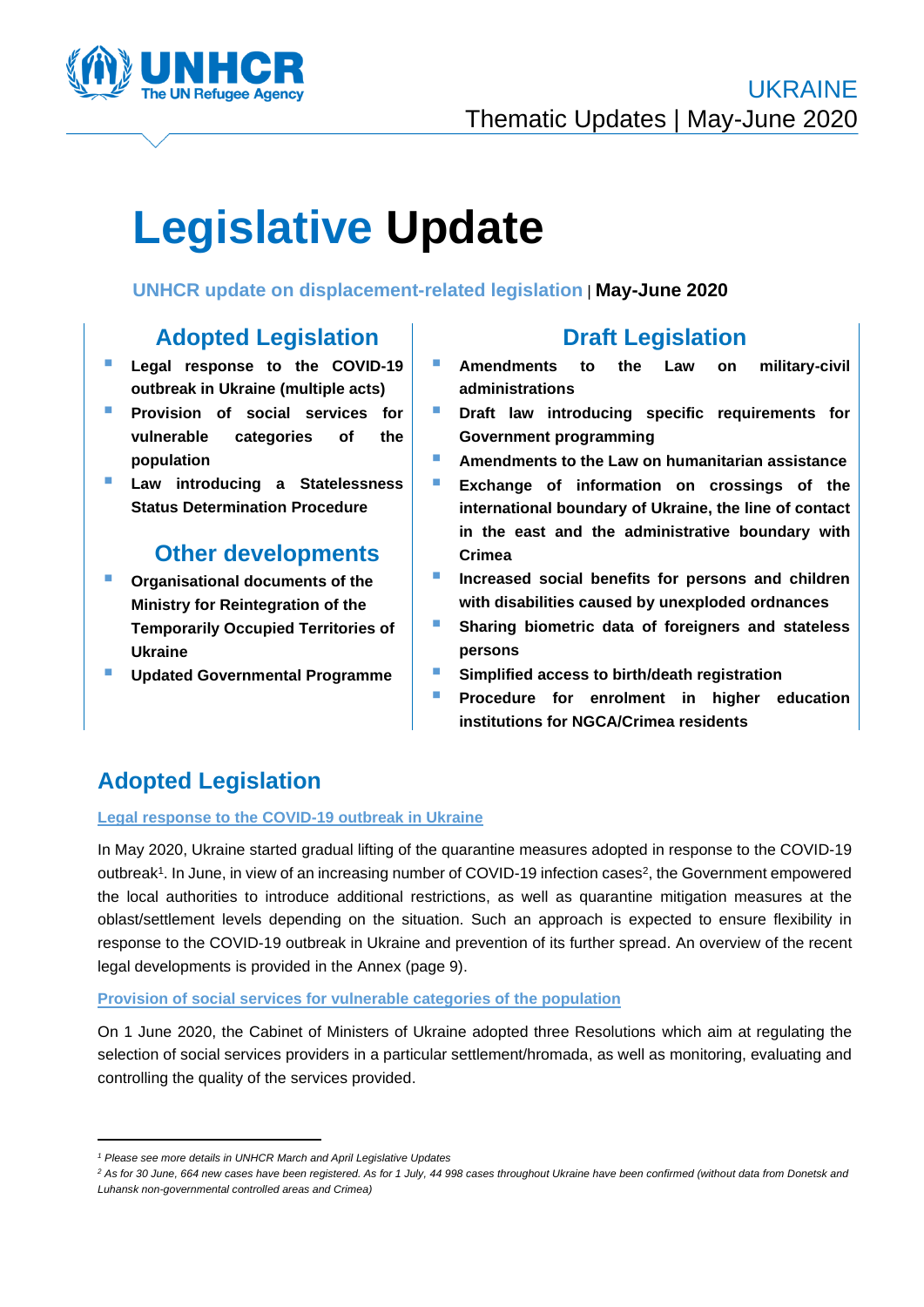

According to the Resolution #450<sup>3</sup>, in a first stage, the social needs will be assessed for a particular settlement/hromada. This will lead to the preparation of a "social request" specifying the types of social services needed, as well as the categories and the number of beneficiaries for each category, and the proposed funding mechanisms. Depending on the needs, the social request may be elaborated annually or every three years. The decision on the selection of the service providers will then be taken by a special commission and the agreement will be concluded with the selected service provider(s) for a period of up to three years.

The Resolution  $#4494$  establishes a mechanism for monitoring and evaluating the quality of the services provided a yearly or quarterly basis for planning purposes. The evaluation should be conducted through opinion polls of beneficiaries and the results of the evaluation with recommendations for improvement will be published on the website of the Ministry of Social Policy.

The Resolution #427<sup>5</sup> introduces the possibility to control the provision of social services through yearly inspections. Extraordinary inspections can also take place following written complaints lodged by the central or local authorities, civil society organizations or beneficiaries, and will be circumscribed to a review of the situation described in the complaint. These measures apply to state and non-state social service providers.

The adoption of these Resolutions is expected to improve the provision of social assistance to vulnerable categories of the population.

#### **Law introducing a Statelessness Status Determination (SSD) Procedure**

On 16 June, the Verkhovna Rada of Ukraine adopted the draft law #2235<sup>6</sup> introducing a statelessness status determination (SSD) procedure in Ukraine. A detailed description of its content is available in the 2018 Legislative Update for September<sup>7</sup> and the 2019 Legislative Update for October<sup>8</sup>.

UNHCR welcomes the adoption of this law since it will contribute to a greater protection of the rights of stateless individuals in Ukraine. UNHCR reaffirms its readiness to provide its expert support for the implementation of the law.

## **Draft legislation**

#### **Amendments to the Law on military-civil administrations**

On 12 May, MPs registered in Parliament the draft law #3462<sup>9</sup> introducing amendments to the Law on militarycivil administrations, entrusting them with functions related to public-private partnership. Such functions are regularly attributed to local councils, allowing the councils to conclude agreements with legal entities on the effective use of communal property. Among other things, this would open the way for investors.

*<sup>3</sup> The full text available online (in Ukrainian): <https://www.kmu.gov.ua/npas/deyaki-pitannya-nadannya-socialnih-a450>*

*<sup>4</sup> The full text available online (in Ukrainian): [https://www.kmu.gov.ua/npas/pro-zatverdzhennya-poryadku-provedennya-monitoringu-nadannya-ta-ocinki](https://www.kmu.gov.ua/npas/pro-zatverdzhennya-poryadku-provedennya-monitoringu-nadannya-ta-ocinki-yakosti-socialnih-poslug-i010620-449)[yakosti-socialnih-poslug-i010620-449](https://www.kmu.gov.ua/npas/pro-zatverdzhennya-poryadku-provedennya-monitoringu-nadannya-ta-ocinki-yakosti-socialnih-poslug-i010620-449)*

*<sup>5</sup> The full text available online (in Ukrainian)[: https://www.kmu.gov.ua/npas/deyaki-pitannya-zdijsnennya-kontroly-a427](https://www.kmu.gov.ua/npas/deyaki-pitannya-zdijsnennya-kontroly-a427)*

*<sup>6</sup> The full text available online (in Ukrainian[\):http://w1.c1.rada.gov.ua/pls/zweb2/webproc4\\_1?pf3511=67217](http://w1.c1.rada.gov.ua/pls/zweb2/webproc4_1?pf3511=67217)*

*<sup>7</sup>The full text available online: [https://www.refworld.org/cgi-](https://www.refworld.org/cgi-bin/texis/vtx/rwmain?page=search&docid=5c49c9a57&skip=0&query=legislative%20update&coi=UKR)*

*[bin/texis/vtx/rwmain?page=search&docid=5c49c9a57&skip=0&query=legislative%20update&coi=UKR](https://www.refworld.org/cgi-bin/texis/vtx/rwmain?page=search&docid=5c49c9a57&skip=0&query=legislative%20update&coi=UKR)*

*<sup>8</sup> The full text available online (in Ukrainian): <https://www.unhcr.org/ua/wp-content/uploads/sites/38/2019/12/2019-10-Legislative-Update.pdf>*

*<sup>9</sup> The full text available online (in Ukrainian)[: http://w1.c1.rada.gov.ua/pls/zweb2/webproc4\\_1?pf3511=68805](http://w1.c1.rada.gov.ua/pls/zweb2/webproc4_1?pf3511=68805)*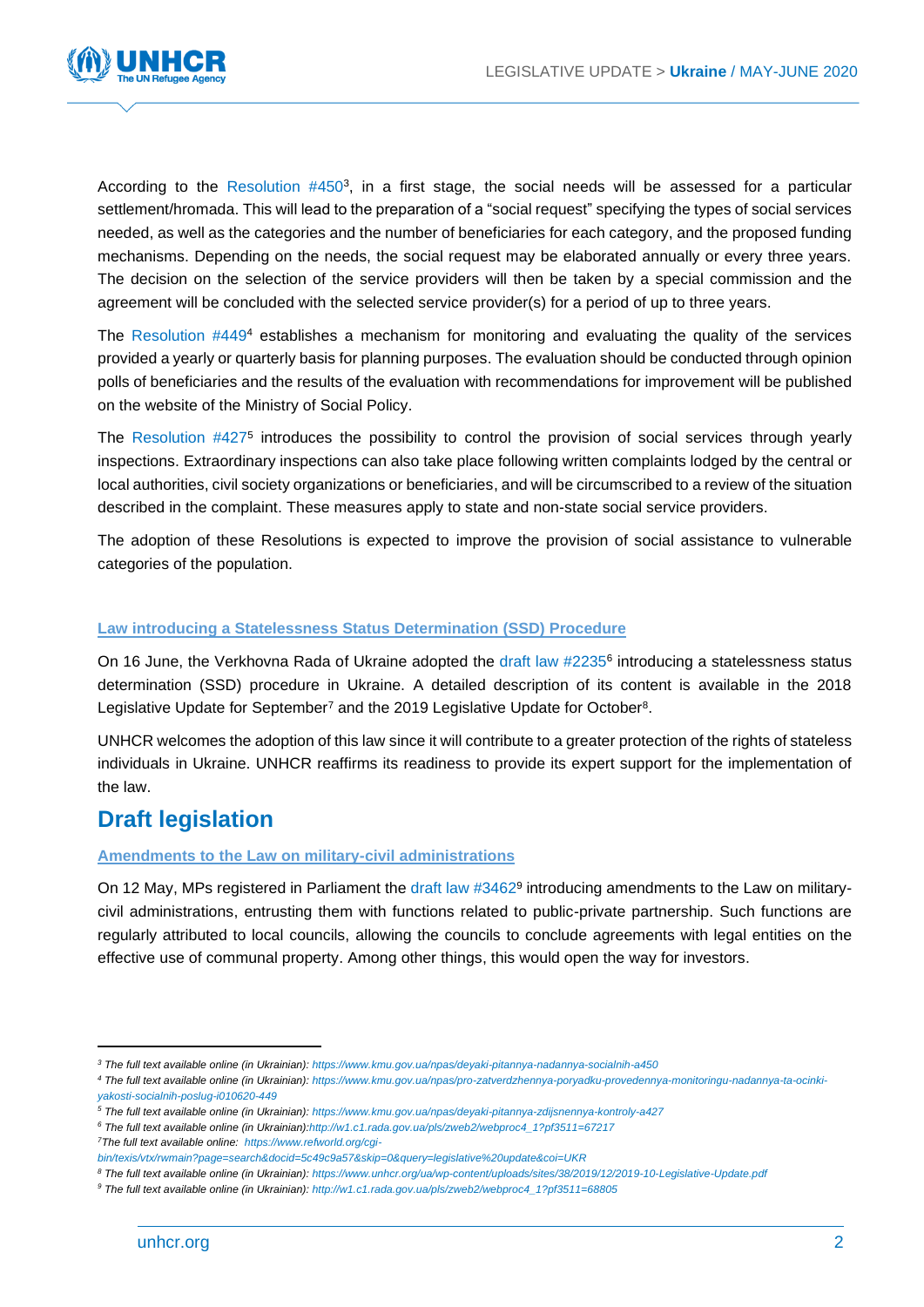

According to the Law on public-private partnership<sup>10</sup>, this type of cooperation may be implemented in relation to the development of critical infrastructure, water and gas supply, health care, tourism, recycling, social services, repair of housing destroyed as a result of the hostilities, modular and temporary housing for IDPs, education services and the protection of cultural property. Other possible areas of cooperation may be agreed by parties, considering local needs.

In case of adoption, military-civil administrations will have an opportunity to attract investments and ensure the effective use of available communal property. A broad range of options for public-private partnership may also contribute towards finding housing solutions for IDPs by introducing additional temporary housing options in the Donetsk and Luhansk oblasts in GCA. This may also facilitate relocation of IDPs from collective centers that are not adapted for long-term residence (such as former hotels, sanatoriums, or geriatric homes and dormitories of different enterprises). In a broader sense, this draft may facilitate the involvement of development actors into the restoration of the conflict area in eastern Ukraine.

#### **Specific requirements for Governmental Programmes**

On 13 May, MP registered in Parliament the draft law #3468<sup>11</sup> suggesting amendments to Article 11 of the Law on the Cabinet of Ministers of Ukraine. It is suggested that Governmental Programmes shall necessarily contain information regarding required economic support to reach programmatic objectives and a list of draft legal acts required for proper implementation.

The adoption of this draft initiative may facilitate the elaboration of further Governmental Programmes with concrete indicators, targets and sufficient budgetary support for their implementation. From UNHCR's perspective, such approach could contribute to monitoring and evaluating results, allowing to assess whether needs of UNHCR persons of concerns are addressed properly, including those related to durable solutions.

#### **Amendments to the Law on humanitarian assistance**

On 22 May, MPs registered in Parliament the draft law #3527<sup>12</sup> introducing technical amendments to Article 5 of the Law on humanitarian assistance. It suggests increasing the maximum weight of humanitarian cargoes from 3 to 12 tons. This change was suggested to increase the incoming humanitarian cargo to enhance the COVID-19 response.

#### **Sharing information on crossings of the international border of Ukraine, the line of contact (LoC) in the east and the administrative boundary with Crimea**

On 28 May, the Government registered in Parliament the draft law #3555<sup>13</sup> proposing to authorize the SBGS to share with the Ministry of Social Policy personal data of individuals crossing the international border of Ukraine, the LoC in the east and the administrative boundary with Crimea. The exchange of data should be conducted electronically.

This draft initiative raises serious protection concerns. In the current legal context, this exchange of information would lead to de-registration of such individuals as IDPs and consequently would deprive them of access to their pensions. It is noted that state authorities do not exchange similar information about other Ukrainian citizens to determine their location and eligibility to continue receiving their pensions. It is not clear if this

*<sup>10</sup> The full text available online (in Ukrainian): <https://zakon.rada.gov.ua/laws/show/2404-17>*

*<sup>11</sup> The full text available online (in Ukrainian): [http://w1.c1.rada.gov.ua/pls/zweb2/webproc4\\_1?pf3511=68815](http://w1.c1.rada.gov.ua/pls/zweb2/webproc4_1?pf3511=68815)*

*<sup>12</sup> The full text available online (in Ukrainian): [http://w1.c1.rada.gov.ua/pls/zweb2/webproc4\\_1?pf3511=68912](http://w1.c1.rada.gov.ua/pls/zweb2/webproc4_1?pf3511=68912)*

*<sup>13</sup> The full text available online (in Ukrainian): [http://w1.c1.rada.gov.ua/pls/zweb2/webproc4\\_1?pf3511=68963](http://w1.c1.rada.gov.ua/pls/zweb2/webproc4_1?pf3511=68963)*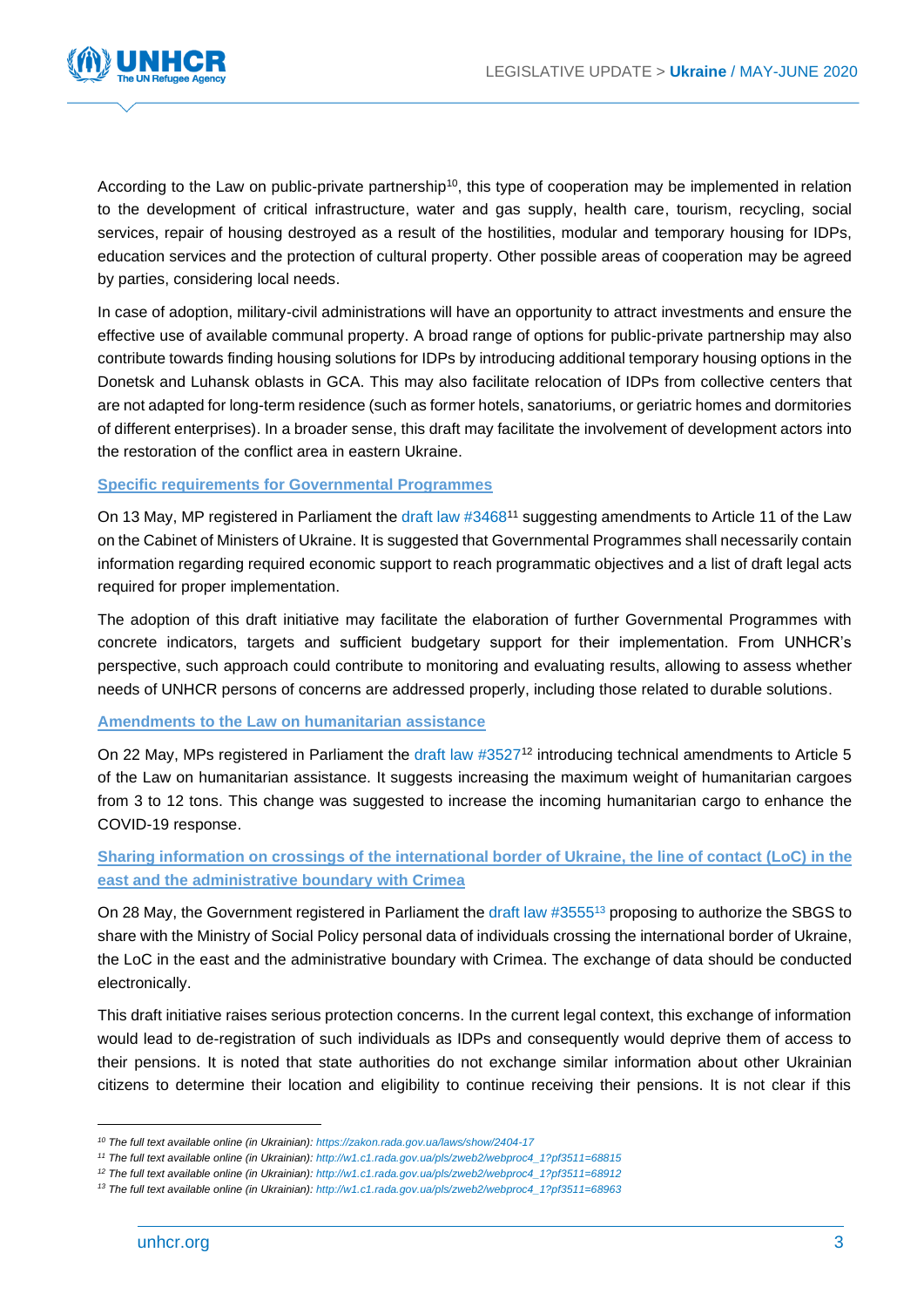

difference in treatment would be in pursuit of a legitimate aim; however, given its disproportionately negative impact on persons living in territories outside Governmental control, the measure is likely to be discriminatory.

#### **Increased social benefits for persons and children with disabilities caused by unexploded ordnances**

In June 2020, two initiatives aiming at increasing social benefits for persons and children with disabilities caused by unexploded ordnances were registered in Parliament. By virtue of the draft law #3573<sup>14</sup> of 2 June, the Government expressed its intention to increase social assistance to children with disabilities caused by unexploded ordnances for 50%, so that the final sum would amount to 1,719.6 UAH<sup>15</sup> in June 2020 and to 1,797.6 UAH<sup>16</sup> in July-December 2020, in line with regular gradual increase of the minimum live wage. By virtue of the alternative draft law #3573-1<sup>17</sup> of 17 June, MPs extended the Government's proposal to all persons with disabilities caused by unexploded ordnances.

If adopted, children and persons with disabilities would benefit from increased social assistance in accordance with the Law on mine action in Ukraine which is a positive development. Simultaneously, this would require recalculation of the funds under relevant budget lines of the Ministry for Social Policy and may affect the payment of other social benefits to other vulnerable categories of the population. Moreover, this would not significantly contribute to addressing key needs of these children, related to further medical and psychosocial assistance.

#### **Sharing biometric data of foreigners and stateless persons**

On11 June, the Government registered in Parliament the draft law #3630<sup>18</sup> suggesting to require foreigners and stateless persons to share their biometrical data unless otherwise stated in Ukrainian legislation or international treaties. The order of such sharing should be defined by the Government.

The Cabinet of Ministers justifies this initiative by the need to complete a data collection process, as foreigners and stateless persons are already obliged to share their biometric data at border control points, while applying for a residence permit and during forced evictions procedure (if applicable).

In case of adoption, this initiative may facilitate the identification procedure of foreigners and stateless persons entering the territory of Ukraine. Simultaneously, the lack of details on the implementation of such a mechanism may result in a potential threat to data protection in view of data exchange between relevant authorities. The mechanism should clearly specify these protection measures.

#### **Simplified access to birth/death registration**

In June, three draft laws aimed at simplifying access to birth/death registration have been registered in the Verkhovna Rada.

On 11 June, MP registered in Parliament the draft law #3635<sup>19</sup> introducing amendments to Law on court fees. The author of the draft suggests to exempt from paying a court fee persons who are forced to follow a judicial procedure for birth registration when civil registry offices cannot do this for any reason.

*<sup>14</sup> The full text available online (in Ukrainian): [http://w1.c1.rada.gov.ua/pls/zweb2/webproc4\\_1?pf3511=68998](http://w1.c1.rada.gov.ua/pls/zweb2/webproc4_1?pf3511=68998)*

*<sup>15</sup> The sum is calculated as follows: 70% of minimum wage as of June 2020 + 50% suggested by the Government* 

*<sup>16</sup> Ibid.* 

*<sup>17</sup> The full text available online (in Ukrainian): [http://w1.c1.rada.gov.ua/pls/zweb2/webproc4\\_1?pf3511=69162](http://w1.c1.rada.gov.ua/pls/zweb2/webproc4_1?pf3511=69162) r*

*<sup>18</sup> The full text available online (in Ukrainian): [http://w1.c1.rada.gov.ua/pls/zweb2/webproc4\\_1?pf3511=69101](http://w1.c1.rada.gov.ua/pls/zweb2/webproc4_1?pf3511=69101)*

*<sup>19</sup> The full text available online (in Ukrainian): [http://w1.c1.rada.gov.ua/pls/zweb2/webproc4\\_1?pf3511=69108](http://w1.c1.rada.gov.ua/pls/zweb2/webproc4_1?pf3511=69108)*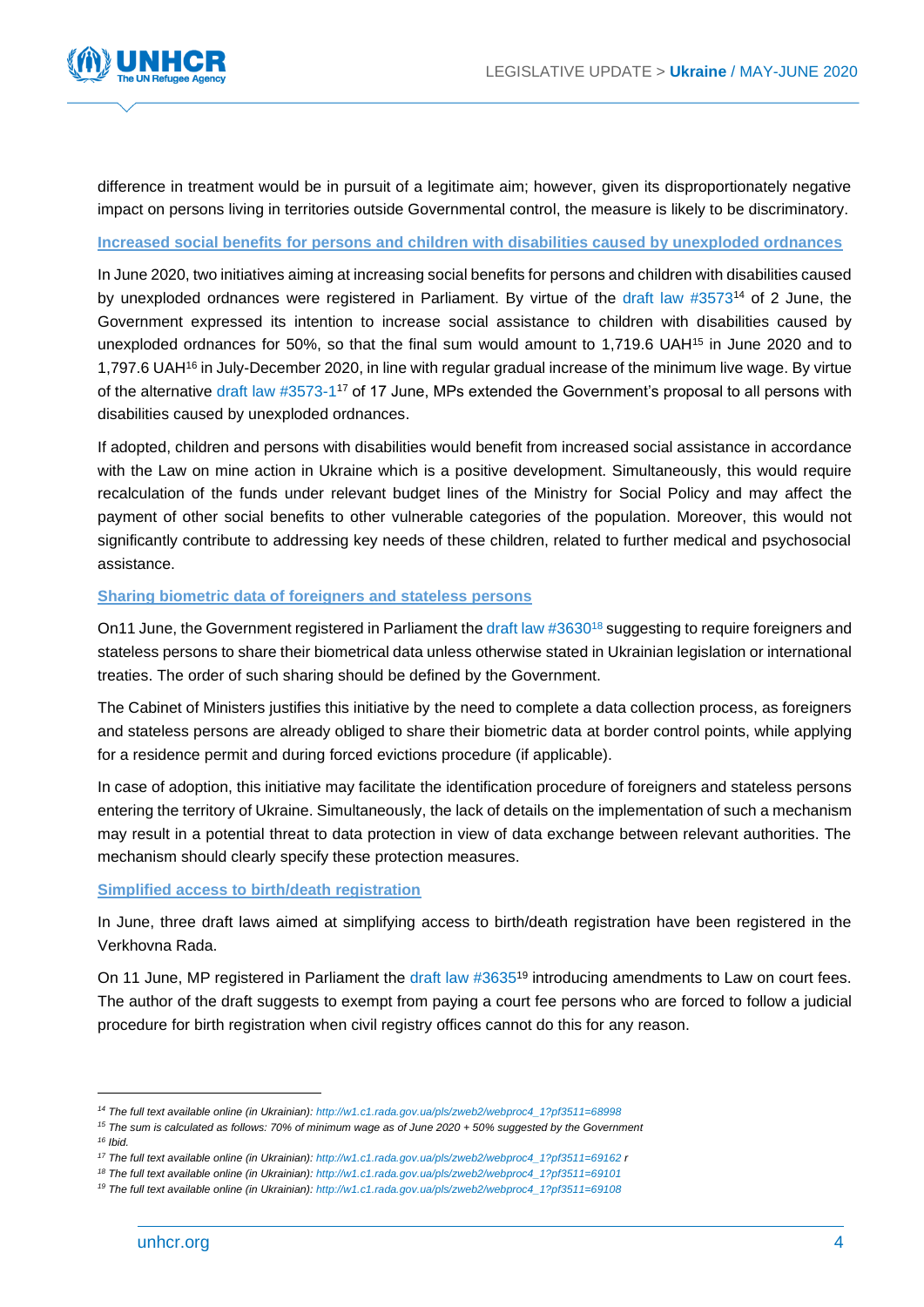

In case of adoption, this legal initiative may facilitate access of NGCA and Crimea residents to court procedure of birth registration. Currently, the regulations already exempting IDPs and residents of territories outside Governmental control from paying court fees for cases establishing legal facts (e.g. birth, death, marriage) are unevenly applied and often interpreted in a way that requires them to pay court fees. The general exemption would contribute to the issuance of an increased number of Ukrainian birth certificates to NGCA and Crimea residents. Simultaneously, UNHCR continues to advocate for the elaboration of an administrative procedure for birth registration of children born in NGCA and Crimea, as the steps of a judicial procedure remain cumbersome.

The draft law #3713<sup>20</sup> registered on 22 June suggests exempting birth and death documents from the general rule of non-recognition of documents issued by the occupying power in Crimea. The same rule exists in the Law #2268<sup>21</sup> "on public policy towards separate parts of Donetsk and Luhansk oblasts". If adopted, this would harmonize access to administrative procedure of birth/death registration for NGCA and Crimea residents when elaborated and implemented.

The draft law #3714<sup>22</sup> registered on the same day introduces a general rule on exempting residents of NGCA and Crimea from paying fines (amounting to max 6,081 UAH) in case they did not submit an application for birth registration in time. This is a positive development, since such fines are applicable if birth registration did not take place within one calendar month after the birth.

#### **Enrolment procedure for NGCA/Crimea residents**

On 24 June, the President registered in Parliament the draft law #3734<sup>23</sup> suggesting amendments to the Law on higher education that would simplify access to university enrolment opportunities at GCA for residents of NGCA and Crimea as well as those residing along the LoC. The Law was adopted on 3 July and signed by the President on 10 July<sup>24</sup>.

Those children who graduated from schools in NGCA, Crimea or settlements along the LoC and possess a certificate on full secondary education, can enter GCA universities according to available quotas. These quotas shall be defined by the Ministry of Education and are specific for this group of entrees. This means that children from NGCA, Crimea and settlements along the LoC will compete for spots between themselves, not with children who graduated from schools at GCA.

Unlike in previous years, graduates may enter medical, pharmacy or veterinary faculties on a competition basis (including additional points for motivation letters or awards for school Olympiads) or passing entrance exams according to the available quotas. The detailed conditions for conflict-affected graduates shall be specified by universities.

Residents of NGCA, Crimea or settlements along the LoC may benefit from free of charge preparation courses. This would allow further enrolling in the universities as IDPs. The universities would define this procedure.

The suggested amendments do no introduce any preferential treatment for conflict-affected persons in comparison to previous years. A similar procedure already exists since 2016, when children from NGCA and Crimea were provided with an opportunity to be enrolled into selected universities through the educational centres "Donbas - Ukraine" and "Crimea - Ukraine" through simplified procedure. The law in questions extends

*<sup>20</sup> The full text available online (in Ukrainian): [http://w1.c1.rada.gov.ua/pls/zweb2/webproc4\\_1?pf3511=69230](http://w1.c1.rada.gov.ua/pls/zweb2/webproc4_1?pf3511=69230)*

*<sup>21</sup> The full text available online (in Ukrainian): <https://zakon.rada.gov.ua/laws/show/2268-19#Text>*

*<sup>22</sup> The full text available online (in Ukrainian): [http://w1.c1.rada.gov.ua/pls/zweb2/webproc4\\_1?pf3511=69231](http://w1.c1.rada.gov.ua/pls/zweb2/webproc4_1?pf3511=69231)*

*<sup>23</sup> The full text available online (in Ukrainian): [http://w1.c1.rada.gov.ua/pls/zweb2/webproc4\\_1?pf3511=69266](http://w1.c1.rada.gov.ua/pls/zweb2/webproc4_1?pf3511=69266)*

*<sup>24</sup> Ibid.*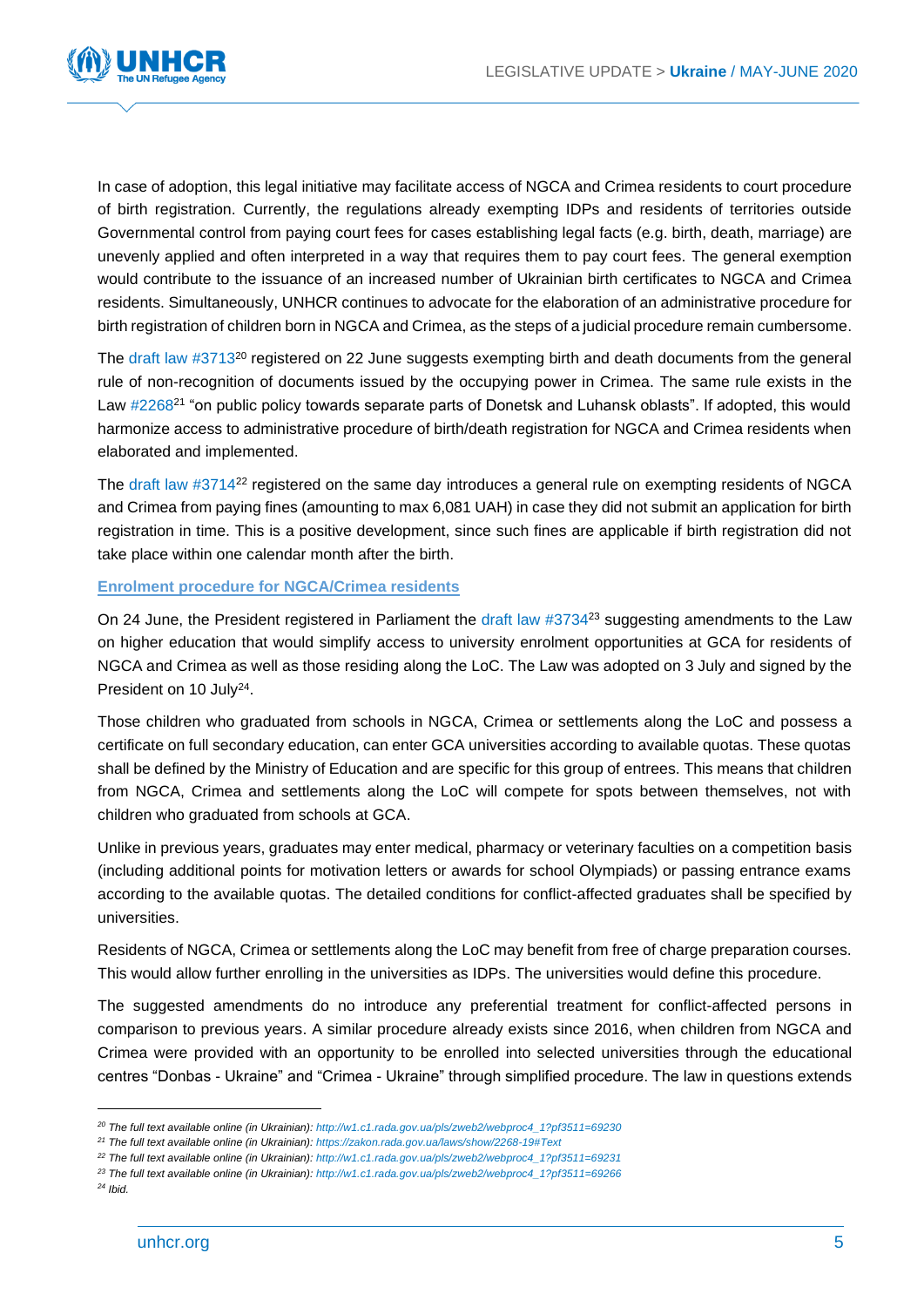

this opportunity to other universities. The Ministry of Education shall decide on quotas, while universities shall further specify quota distribution in internal rules.

This initiative may further strengthen links with the territories not under governmental control.

# **Other developments**

**Organisational documents of the Ministry for Reintegration of the Temporarily Occupied Territories of Ukraine**

During May 2020, the Ministry for Reintegration of the Temporarily Occupied Territories of Ukraine (Minreintegration) has been elaborating its organizational documents for strengthening its mandate and capacity.

On 6 May, the Governmental Resolution #376<sup>25</sup>, introducing MinReintegration Regulations, has been adopted. Coordinated by the Vice Prime Minister, the Ministry is in charge of elaborating a national policy for the temporarily occupied territories (TOT)<sup>26</sup> (covering both NGCA of the Donetsk and Luhansk oblasts and Crimea) and the adjacent zones.

Key areas covered by the MinReintegration mandate include:

- Reintegration of NGCA and Crimea and their residents into the Ukrainian constitutional space;
- Restoring Ukrainian territorial integrity within internationally recognized borders;
- Supporting IDPs and those who fled abroad<sup>27</sup> in enjoying their rights and freedoms. Creating conditions for their voluntary return or integration into their new place of residence;
- Compliance with international humanitarian law (IHL) within the whole territory of Ukraine;
- **Coordinating the provision of humanitarian assistance to civilians during the armed conflict;**
- **Peacebuilding initiatives;**
- Protection of human rights violated during the temporary occupation<sup>28</sup>/losing governmental control over part of the territory of Ukraine;
- Exercising human rights and freedoms of the residents of NGCA and Crimea and the residents of the adjacent zones;
- Mine action (mine risk education and survey of allegedly contaminated areas).

The Ministry is also in charge of facilitating social protection, housing solutions and educational opportunities for IDPs and those who fled abroad.

To complement its Regulations, on 19 May, the MinReintegration has placed for public discussions<sup>29</sup> its draft Programme, to involve humanitarian actors and civil society organizations into the elaboration process. The draft contains concrete indicators and targets that will help monitoring developments and evaluating the results. Its clear intention to harmonize existing policies and practices applied to NGCA of the Donetsk and Luhansk oblasts and Crimea would contribute to an equal treatment of IDPs from both geographic areas. Simultaneously, the draft Programme lacks provisions on the payment of pensions to IDPs and conflict-affected persons, which

*<sup>26</sup> This terminology is quoted from the official legal act and does not reflect UNHCR position*

*<sup>25</sup> The full text available online (in Ukrainian): [https://www.kmu.gov.ua/npas/pro-vnesennya-zmin-do-deyakih-postanov-kabinetu-ministriv-ukrayini-](https://www.kmu.gov.ua/npas/pro-vnesennya-zmin-do-deyakih-postanov-kabinetu-ministriv-ukrayini-371060520?fbclid=IwAR2MfFHdExYNTTqtQ8oNgUb8ZhlT6oOZBTindNoTFT0zVhcyhdOIawISjWs)[371060520?fbclid=IwAR2MfFHdExYNTTqtQ8oNgUb8ZhlT6oOZBTindNoTFT0zVhcyhdOIawISjWs](https://www.kmu.gov.ua/npas/pro-vnesennya-zmin-do-deyakih-postanov-kabinetu-ministriv-ukrayini-371060520?fbclid=IwAR2MfFHdExYNTTqtQ8oNgUb8ZhlT6oOZBTindNoTFT0zVhcyhdOIawISjWs)*

*<sup>27</sup> As a result of armed conflict/temporary occupation* 

*<sup>28</sup> This terminology is quoted from the official legal act and does not reflect UNHCR position*

*<sup>29</sup> The full text available online (in Ukrainian): <https://mtot.gov.ua/ua/minreintegraciii-opriljudnilo-draft-programi-di>*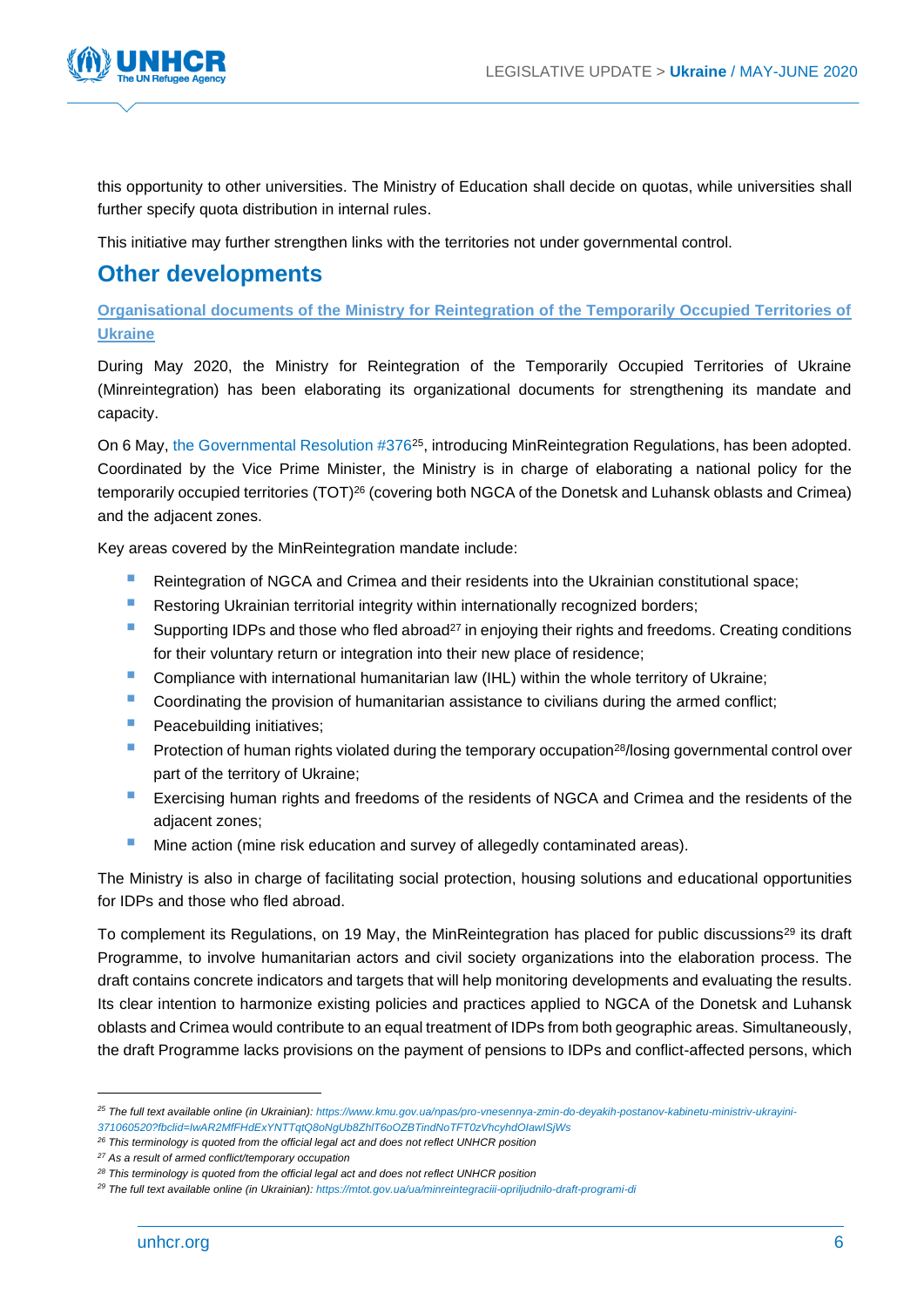

has been one of the most pressing concerns for the past five years. A stronger reference could be made in the Programme to the participation of civil society organizations in guiding and monitoring the progress towards implementation. Finally, the draft Programme could refer to a more diverse set of housing programmes for IDPs, as well as to the Ministry's coordination of humanitarian activities related to shelter and non-food items.

#### **Updated Governmental Programme**

On 12 June, the Government adopted its Resolution #471<sup>30</sup>, defining the Governmental Programme. Despite the fact that the Parliament did not support it<sup>31</sup>, the Government declared its intention<sup>32</sup> to abide by it in its activities.

The reintegration of NGCA and Crimea is a key long-term priority for ensuring the territorial integrity of Ukraine. The reintegration process covers both territories and their residents.

The reintegration of NGCA/Crimea residents is planned through access to administrative and medical services, education, culture and Ukrainian media. The Programme does not mention the elaboration of administrative procedure for birth registration of children born in NGCA/ Crimea. Children from NGCA/Crimea should benefit from access to distance learning and educational centers, which allow these children to enter universities in GCA through simplified enrolment procedure. For Crimea residents, there is an intention to restore their access to tax, customs, bank and currency regulations.

As for IDPs, the Government plans to facilitate their housing solutions through improving the legislation in force and introducing new modalities, e.g. through financial leasing. IDPs should be included into registers of host communities. The Government intends to create conditions for "reintegration" into home communities and "integration" into host communities.

A new mechanism of compensation for destroyed housing is being expected. It remains unclear how this would correlate with the existing provisions of the Government Resolution #947 on a similar topic. Its replacement would postpone access to compensations.

The reintegration of NGCA/Crimea territories would mainly focus on further improvement of crossing the LoC in the east and the administrative boundary with Crimea. This is planned through adjusting the list of items prohibited for transfer through the LoC, EECP maintenance, the Order of crossing and transferring goods to/from NGCA/Crimea. Other reintegration modalities include facilitated access of humanitarian organizations to NGCA/Crimea, transitional justice, restoring critical infrastructure, health care system, social protection, ecology in Donetsk and Luhansk oblasts and digital transformation of administrative services for NGCA/Crimea residents. Peacebuilding and dialogue is foreseen in the form of capacity building of territorial communities on conflict prevention and management by involving [international] mediation experts and mine action.

A separate provision envisions the payment of pensions to IDPs and residents of NGCA/Crimea. The Ministry of Social Policy is tasked with its implementation.

The Government Programme raises several concerns in light of international standards on internal displacement and IDP durable solutions. Its terms used to describe durable solutions may require additional advocacy interventions to ensure they are in line with the UN Guiding Principles on internal displacement and

*<sup>30</sup> The full text available online (in Ukrainian): <https://www.kmu.gov.ua/npas/pro-zatverdzhennya-programi-diyalnosti-kabinetu-ministriv-t120620>*

*<sup>31</sup> It was rejected on 18 June*

*<sup>32</sup> The full statement available online (in Ukrainian): [https://www.kmu.gov.ua/news/denis-shmigal-uryadu-ne-potriben-imunitet-shchob-pracyuvati-na-korist](https://www.kmu.gov.ua/news/denis-shmigal-uryadu-ne-potriben-imunitet-shchob-pracyuvati-na-korist-ukrayini-ta-ukrayinciv)[ukrayini-ta-ukrayinciv](https://www.kmu.gov.ua/news/denis-shmigal-uryadu-ne-potriben-imunitet-shchob-pracyuvati-na-korist-ukrayini-ta-ukrayinciv)*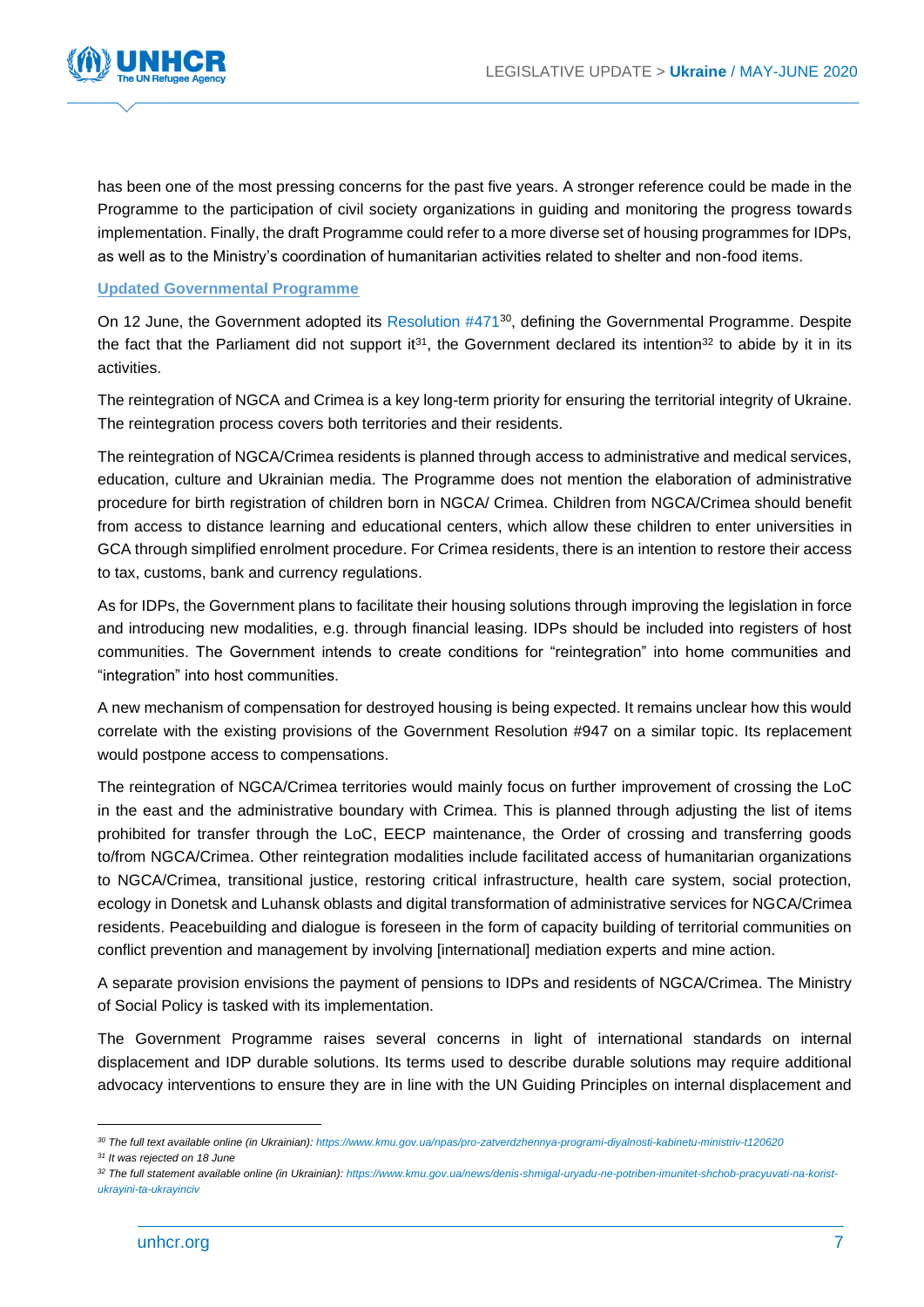

the IASC Framework on durable solutions. The intention to improve crossing conditions of the EECPs in the LoC and the administrative boundary may hardly be assessed as reintegration-related measure. In fact, this prolongs the existence of internal barriers with NGCA/Crimea instead of their gradual elimination. The EECPs in the LoC and the administrative boundary cannot be removed immediately due to the existing security situation. Nevertheless, the Government may declare an intention to eliminate them for further restoring of the Ukrainian territorial integrity. The inclusion of IDPs into registers of host communities may require a specific review to understand whether it facilitates IDP integration or introduces additional obstacles. Finally, a pensionrelated provision raises certain concerns as conflict-affected persons are considered as a group of IDPs. It also puts under question mark the de-linking of pension payments from IDP certificate. Uniting IDPs and conflictaffected persons in one legal provision may additionally impede access to pensions for both categories.

## **CONTACTS E-MAIL: UKRKI@UNHCR.ORG, TEL: +38 044 288-9710 LINKS**

UNHCR Ukraine[:www.unhcr.org.ua/en](http://www.unhcr.org.ua/en) - Twitter[:www.twitter.com/UNHCRUkraine](http://www.twitter.com/UNHCRUkraine) Facebook[:www.facebook.com/UNHCRKyiv](http://www.facebook.com/UNHCRKyiv) - Flickr[:www.flickr.com/photos/unhcr\\_ukraine](http://www.flickr.com/photos/unhcr_ukraine)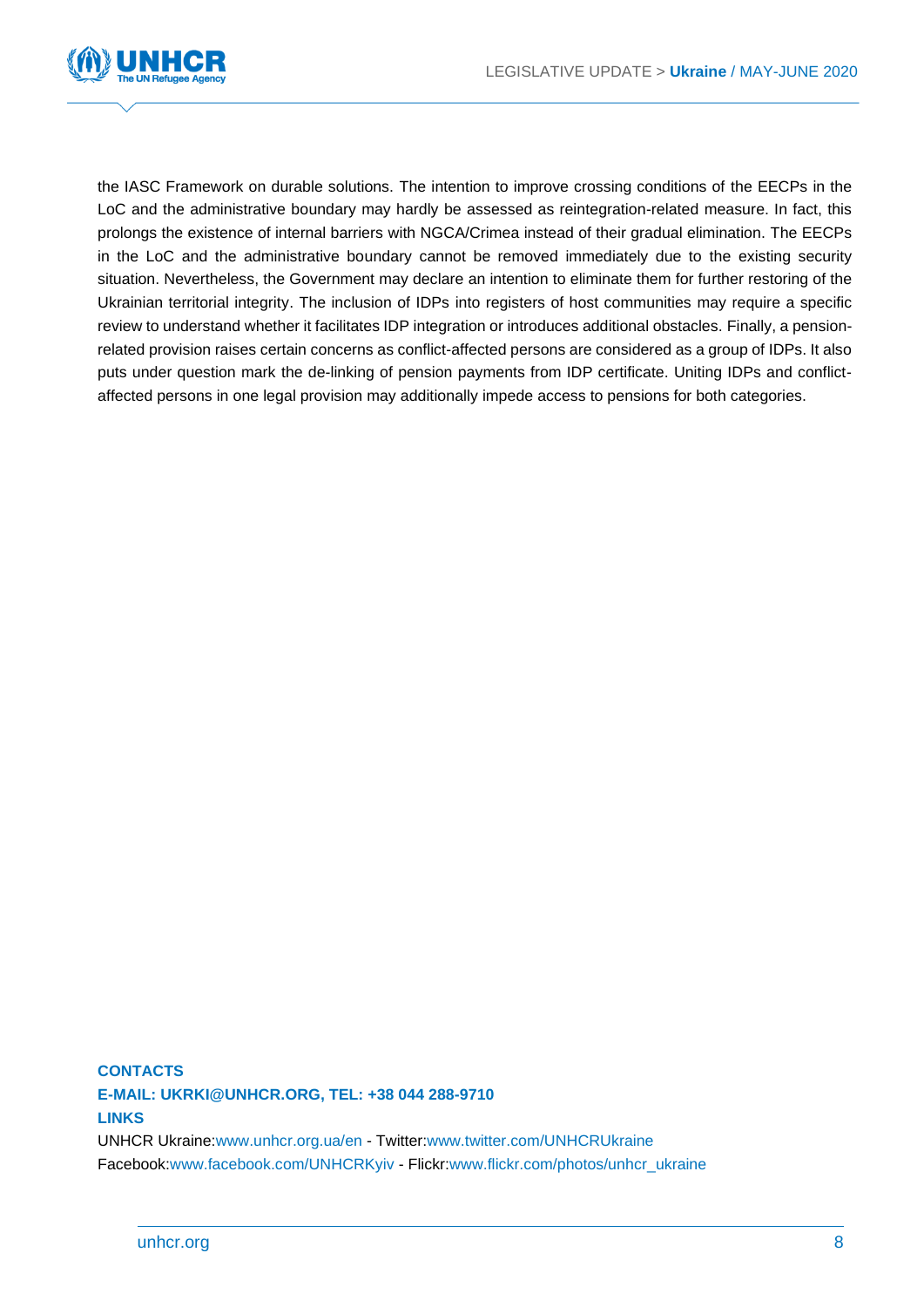

#### ANNEX

#### LEGAL RESPONSE TO THE COVID-19 OUTBREAK (MULTIPLE ACTS)

#### **Implementing adaptive quarantine measures**

On 4 May, the Cabinet of Ministers adopted its Resolution #343<sup>33</sup> prolonging the quarantine measures<sup>34</sup> until 22 May. Simultaneously, since 11 May some measures were softened:

- Individual physical exercise (running, walking, cycling) and trainings of Ukrainian national teams, including those of persons with disabilities are allowed. Face masks<sup>35</sup> are required;
- Opening of shops including in malls is allowed if respiratory etiquette, handwashing, sanitizing and physical distancing ("prevention measures") are observed. The personnel should wear face masks. The number of visitors allowed to enter shops depends on the space with max. 1 person per 10 square meters;
- Summer terraces shall accept visitors with max. 2 persons per table. Distance between tables should equal to at least 1.5 meters. Both personnel and visitors when not eating should wear face masks and observe prevention measures;
- Functioning of museums, including open-air, with prevention measures in place and personnel wearing face masks. All the visitors should observe the same behavioural rules;
- Working of printed mass media and supporting services. Filming and TV filming is allowed with max. 50 persons. All should wear face masks and observe prevention measures. The same rule is applicable to rehearsals in theaters and circus;
- Business activity of attorneys, notaries, auditors and psychologists with prevention measures in place.

The Resolution #377<sup>36</sup> of 14 May allowed walks in groups of max. 8 persons, except for cases justified by business needs. It also increased the allowed number of persons per one table in summer terraces to max. 4.

On 20 May 2020, the Cabinet of Ministers adopted its Resolution #392<sup>37</sup>, introducing a complex scheme of lifting quarantine measures depending on the number of confirmed COVID-19 cases in a particular location. The quarantine measures were prolonged until 22 June.

The following restrictive measures remained applicable countrywide and prohibited:

- Staying without face masks in public places and public transport;
- Staying outside without ID documents;
- Leaving self-isolation/observation facilities;
- Attending educational facilities;
- Conducting mass events with more than 10 participants except when necessary for the functioning of the state and local authorities or for the training of Ukrainian national sport teams;

*<sup>33</sup> The full text available online (in Ukrainian): <https://www.kmu.gov.ua/npas/pro-vnesennya-zmin-do-deyakih-aktiv-a343>*

*<sup>34</sup> Please see more details in UNHCR March and April Legislative Updates*

*<sup>35</sup> In this edition "face mask" means all types of respiratory masks, including handmade.*

*<sup>36</sup> The full text available online (in Ukrainian): [https://www.kmu.gov.ua/npas/pro-vnesennya-zmin-do-punktu-2-postanovi-kabinetu-ministriv-ukrayini-vid-11](https://www.kmu.gov.ua/npas/pro-vnesennya-zmin-do-punktu-2-postanovi-kabinetu-ministriv-ukrayini-vid-11-bereznya-2020-r-211-i140520-377) [bereznya-2020-r-211-i140520-377](https://www.kmu.gov.ua/npas/pro-vnesennya-zmin-do-punktu-2-postanovi-kabinetu-ministriv-ukrayini-vid-11-bereznya-2020-r-211-i140520-377)*

*<sup>37</sup> The full text available online (in Ukrainian): [https://www.kmu.gov.ua/npas/pro-vstanovlennya-karantinu-z-metoyu-zapobigannya-poshirennyu-na-teritoriyi](https://www.kmu.gov.ua/npas/pro-vstanovlennya-karantinu-z-metoyu-zapobigannya-poshirennyu-na-teritoriyi-ukrayini-gostroyi-respiratornoyi-hvorobi-covid-19-sprichinenoyi-koronavirusom-sars-cov-i200520-392)[ukrayini-gostroyi-respiratornoyi-hvorobi-covid-19-sprichinenoyi-koronavirusom-sars-cov-i200520-392](https://www.kmu.gov.ua/npas/pro-vstanovlennya-karantinu-z-metoyu-zapobigannya-poshirennyu-na-teritoriyi-ukrayini-gostroyi-respiratornoyi-hvorobi-covid-19-sprichinenoyi-koronavirusom-sars-cov-i200520-392)*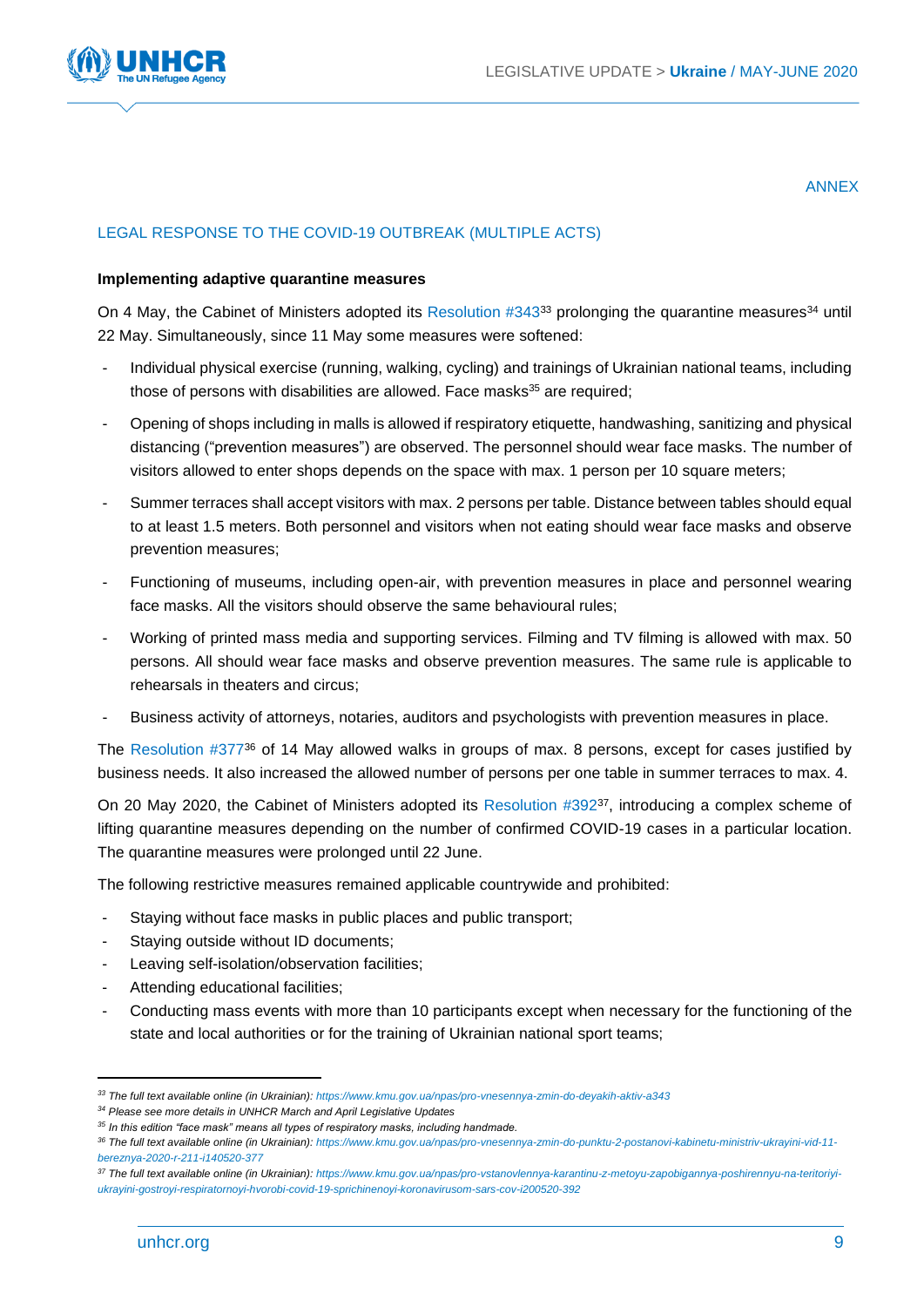

- Functioning of cafes and restaurants, leisure centres and gyms, except summer terraces, takeaway and delivery options;
- Restoring public city transport, inter-city and inter-oblast transport connections, including metro, regular railway and flights. Exceptions are applicable to private and corporate vehicles; public transport for health care workers and those supporting core state services, utility supply, transport and critical infrastructure; internal railway connection – if approved by Ukrzaliznytsya and the Ministry of Infrastructure, and external railway connection – if approved by the Ministry of Infrastructure, the Ministry for Foreign Affairs and the State Border Guard Service (SBGS);
- Visits to facilities providing palliative care and social protection to children, elderly, persons with disabilities and other vulnerable categories of the population (apart for emergency workers, including health and fire workers). For UNHCR's persons of concern this is important, since some IDPs were placed and still reside in geriatric facilities (for example, in Mykolaiv and Odesa regions). Visiting temporary accommodation centres (TACs) for refugees and immigration detention facilities (Migrant Custody Centres) for irregular migrants was also prohibited, except for legal aid providers;
- Regular hospitalization in health care facilities, except if the number of patients with confirmed COVID-19 infection staying in such facilities is lower than 50%, as well as in cases related to giving birth and oncology.

However, local authorities may adjust the above list of measures depending on the situation. For mitigating these measures, a local situation should satisfy the following criteria: the total number of newly identified COVID-19 cases is lower than 12 persons per 100 thousand persons within the last seven days and the number of patients with confirmed COVID-19 infection is 50% or lower of the capacity of the medical institutions. In such case, oblast emergency commissions are entitled to allow:

- Sports events without visitors (max. 50 participants), religious events depending on the surface with max. 1 person per 10 sq. meters, functioning of hotels (except restaurants) and public transport (within the oblast and separate locations) as of 22 May;
- Re-opening of the metro with prevention measures in place as of 25 May;
- Attending pre-school facilities as of 25 May;
- Restoring inter-oblast public transport and railway connection with prevention measures in place, opening gyms and education facilities with max. 10 persons per group as of 1 June;
- Opening cafes, restaurants and cultural facilities (depending on the surface with max. 1 person per 5 sq. meters) with prevention measures in place as of 10 June;
- Restoring in-country flight connections as of 15 June.

Those decisions should be reviewed at least once every seven days.

The previously adopted provisions on staying in self-isolation/observation facilities remain unchanged. The same is applicable to personal data processing and inter-agency data sharing without agreement of the persons concerned with regard to their health status.<sup>38</sup>

*<sup>38</sup> Please see more details in UNHCR April Legislative Update*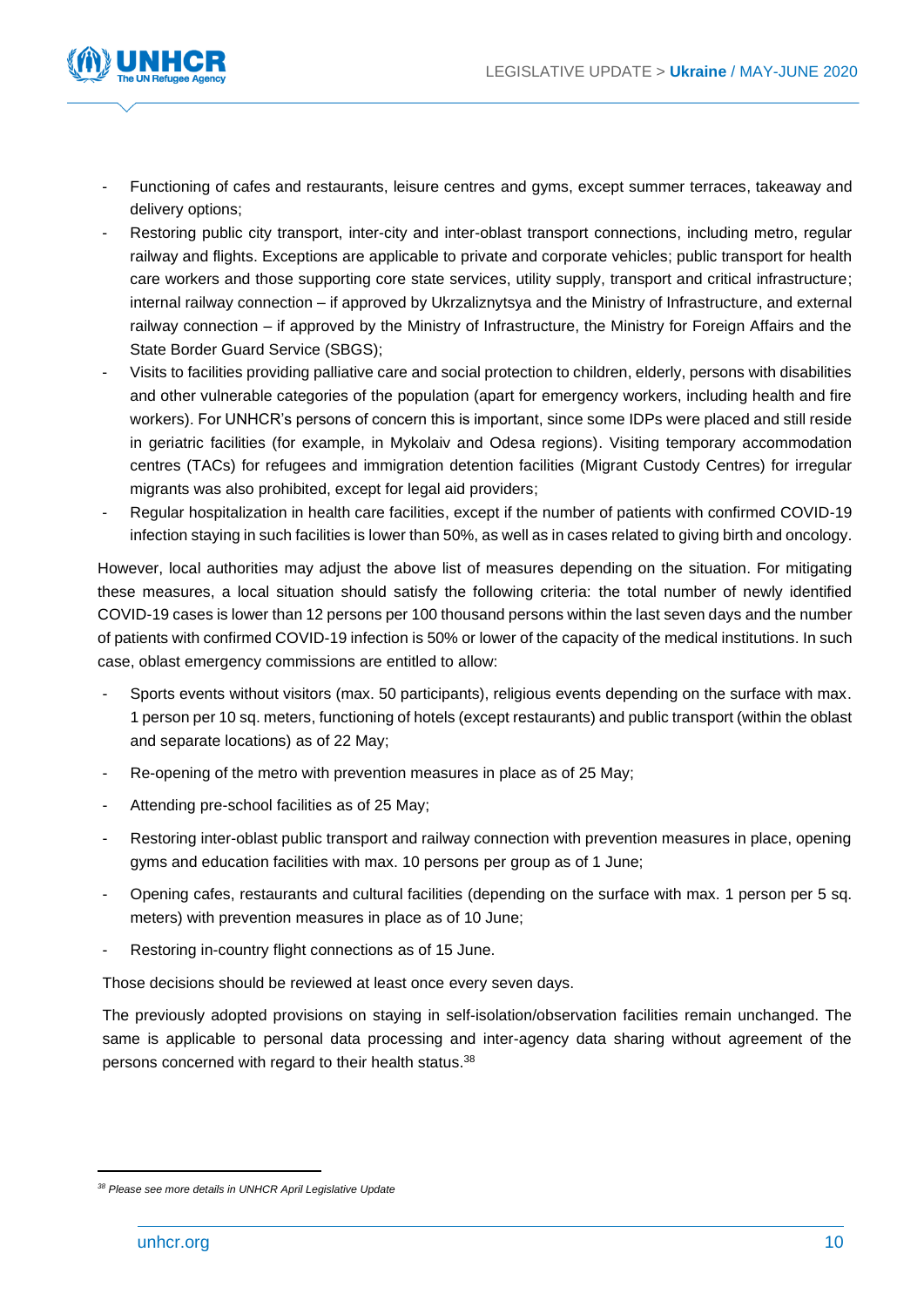

The Resolution #424<sup>39</sup> of 29 May amended the Resolution #392, allowing children from non-governmental controlled areas (NGCA) of the Donetsk and Luhansk oblasts or Crimea, who are enrolled in education institution to participate in external evaluations in government-controlled areas (GCA) to cross Entry/Exit checkpoints (EECPs) in the line of contact (LoC) in the east or the administrative boundary with Crimea without undergoing observation or self-isolation with one accompanying adult.

This is an important step towards ensuring access to Ukrainian education opportunities for residents of NGCA and Crimea. However, the safe re-opening of EECPs in the LoC remains a pending issue. As a starting point, UNHCR and its partners are advocating for a need in exceptional crossing of EECPs based on humanitarian grounds (e.g. death of relative, health care issues, restoring family links) with the Ministry for Reintegration of the Temporarily Occupied Territories (MinReintegration) and other relevant state authorities.

On 3 June, the Government adopted its Resolution #435<sup>40</sup>, authorizing regional emergency commissions in charge of regulating the quarantine measures to adopt more restrictive decisions in case the local situation does not satisfy the criteria<sup>41</sup> for gradual lifting of the quarantine. Simultaneously, if the local situation shows a reduction in daily number of registered COVID-19 infection cases for seven days, the local authorities may allow:

- religious events, observing social distancing of 1,5 m and depending on the surface with max. 1 person per 5 sq. meters;
- restoring internal flights connection;
- visiting indoor cafes and restaurants by max. 4 persons per table, except for children aged below 14. The distance between tables should equal to at least 1.5 meters. Both personnel and visitors, when not eating, should wear face masks (handmade included) and observe prevention measures;
- persons aged 60+ not to stay in self-isolation.

By its Regulation  $#663-p^{42}$  of 10 June 2020, the Government abolished the local emergency situations introduced in March 2020 in the Chernivtsi, Zhytomyr, Dnipropetrovsk, Ivano-Frankivsk, Donetsk, Ternopil and Cherkasy oblasts and in the city of Kyiv. This would facilitate the implementation of an adaptive mechanism as a single modality within the whole territory of Ukraine, depending on the local developments with the number of registered COVID-19 infected cases.

The Government Resolution #500<sup>43</sup> of 17 June 2020 amended its Resolution #392 of 20 May 2020. It introduced changes in the working hours<sup>44</sup> of state bodies and enterprises to prevent crowding and avoid rush hours. This change in regular schedule is particularly important for persons who wish to approach state services for the payment of their pensions and social benefits. The Resolution reinforced existing restrictive measures, prohibiting:

*<sup>39</sup>The full text available online (in Ukrainian): [https://www.kmu.gov.ua/npas/pro-vnesennya-zmin-do-postanovi-kabinetu-ministriv-ukrayini-vid-20-travnya](https://www.kmu.gov.ua/npas/pro-vnesennya-zmin-do-postanovi-kabinetu-ministriv-ukrayini-vid-20-travnya-t290520)[t290520](https://www.kmu.gov.ua/npas/pro-vnesennya-zmin-do-postanovi-kabinetu-ministriv-ukrayini-vid-20-travnya-t290520)*

*<sup>40</sup> The full text available online (in Ukrainian): [https://www.kmu.gov.ua/npas/pro-vnesennya-zmin-do-postanovi-kabinetu-ministriv-ukrayini-vid-20-travnya-2020](https://www.kmu.gov.ua/npas/pro-vnesennya-zmin-do-postanovi-kabinetu-ministriv-ukrayini-vid-20-travnya-2020-t030620) [t030620](https://www.kmu.gov.ua/npas/pro-vnesennya-zmin-do-postanovi-kabinetu-ministriv-ukrayini-vid-20-travnya-2020-t030620)*

<sup>&</sup>lt;sup>41</sup> A total number of newly identified COVID-19 cases is lower than 12 persons per 100 thousand persons within the last seven days while a number of *patients with confirmed COVID-19 infection staying in medical facilities is lower than 50%*

*<sup>42</sup> The full text available online (in Ukrainian): https://www.kmu.gov.ua/npas/pro-viznannya-takimi-shcho-vtratili-a663r*

*<sup>43</sup> The full text available online (in Ukrainian):https://www.kmu.gov.ua/npas/pro-vnesennya-zmin-do-deyakih-aktiv-kabinetu-ministriv-ukrayini-i170620-500 <sup>44</sup> Central executive bodies, other state bodies and local executive bodies would start at 8:00 a.m., centres for providing administrative services (TSNAPs), social protection bodies and Pension Fund territorial bodies would start at 10:00 a.m.*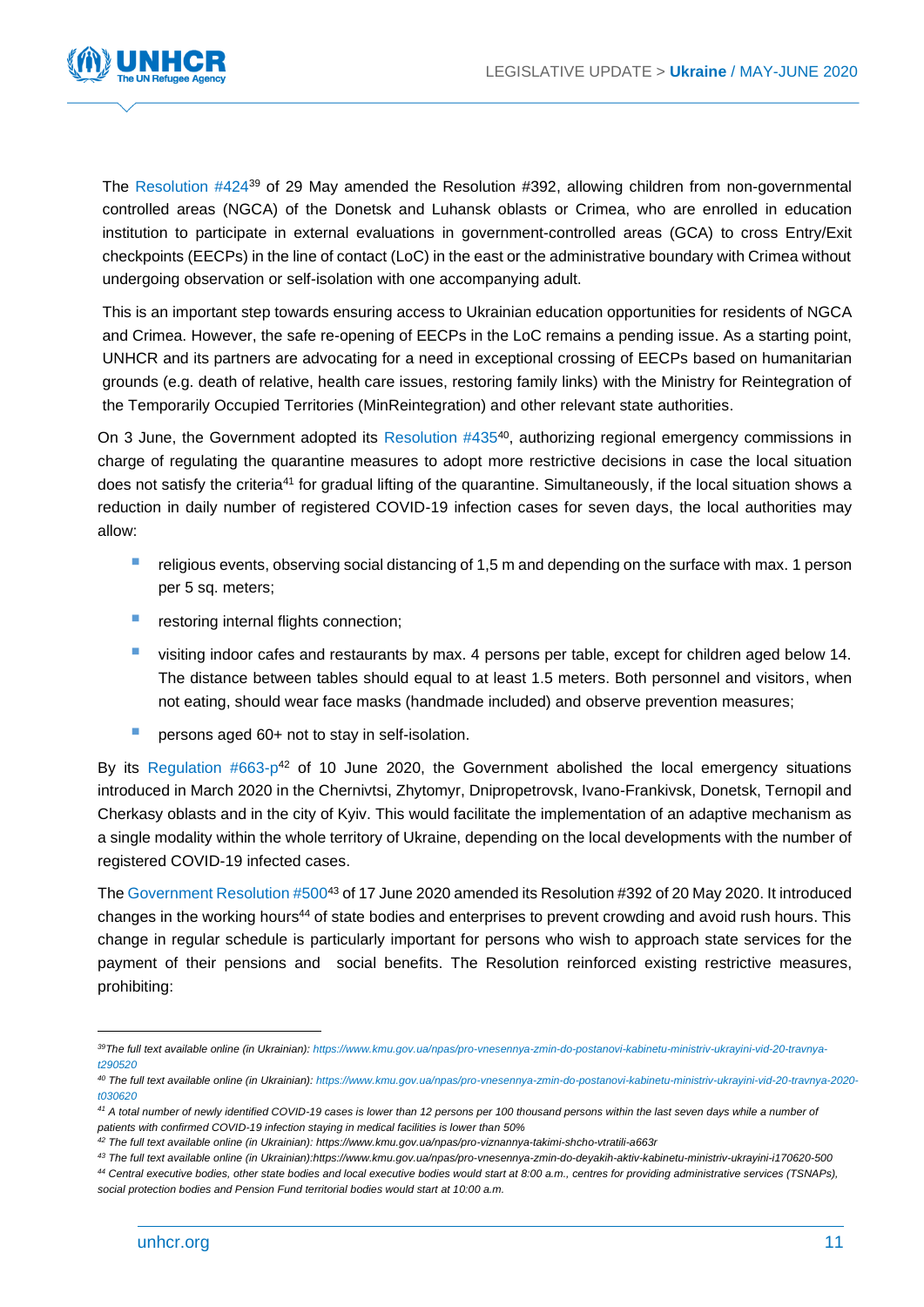

- attending educational facilities by more than 10 persons, except for passing external evaluation and entrance exams;
- conducting mass events with more than 1 person per 5 sq. meters. Organizers should ensure wearing face masks and observing social distancing of 1,5 m;
- **E** functioning of child recreational centers;
- restoring inter-city and inter-oblast connections in full. Drivers should ensure that the number of passengers equals the total number of seats and that all of them wear face masks. If the need arises, drivers should provide face masks;
- visiting social protection facilities for elderly, veterans of war, persons with disabilities and mental disabilities and those in difficult life circumstances, except in case of emergency. This may affect the possibility to conduct independent needs assessments of those vulnerable persons;

The regional emergency commissions may restrict the quarantine measures if more than 8 cases of COVID-19 infection are registered per 100 000 persons during the last seven days. The decisions of the commissions should be reviewed every three days and may be lifted at least seven days after their adoption.

#### **Freedom of movement**

On 12 June, the Cabinet of Ministers adopted its Resolution #480<sup>45</sup> amending its orders on crossing the LoC in the east and the administrative boundary with Crimea, as well as the Resolution #392 of 20 May 2020.

The administrative border with Crimea will remain closed until 14 June, except for crossing based on humanitarian grounds (previously they remained closed until 22 June). The logistics scheme of its crossing would include premises for medical check. During the quarantine measures, the State Border Guard Service staff do not allow individuals to leave Crimea in case a person did not install "Diy vdoma" mobile application (thus expressing his/her agreement on staying in isolation) before crossing the EECP in Crimea. The same provision is applicable to crossing the LoC in the east. However, no premises for medical check are envisaged there.

During the quarantine, crossing the international boundary of Ukraine is prohibited for foreigners and stateless persons (except those constantly residing in Ukraine, refugees and those in need of complimentary protection) who do not possess insurance certificates for COVID-19 related treatment and observation, as their staying in observation facilities should be covered by an insurance company or at their own costs. In case such persons possess these certificates, they fall under regular procedure for staying in observation.

Children arriving to GCA for passing the external evaluation tests should be accompanied by one adult for every child. They are exempted from staying in observation in case they did not have contacts with persons infected with COVID-19. The same is applicable to persons who agree to stay in isolation and install the mobile application "Diy vdoma".

Authorizing children from NGCA of Donetsk and Luhansk oblasts/Crimea to cross respectively the LoC and the administrative boundary for passing the external evaluation is a positive development. It facilitates their access to education. At the same time, it is affected by the discussions on re-opening of the EECPs. Passing the

*<sup>45</sup> The full text available online (in Ukrainian): <https://www.kmu.gov.ua/npas/pro-vnesennya-zmin-do-deyakih-aktiv-kabinetu-ministriv-t120620>*